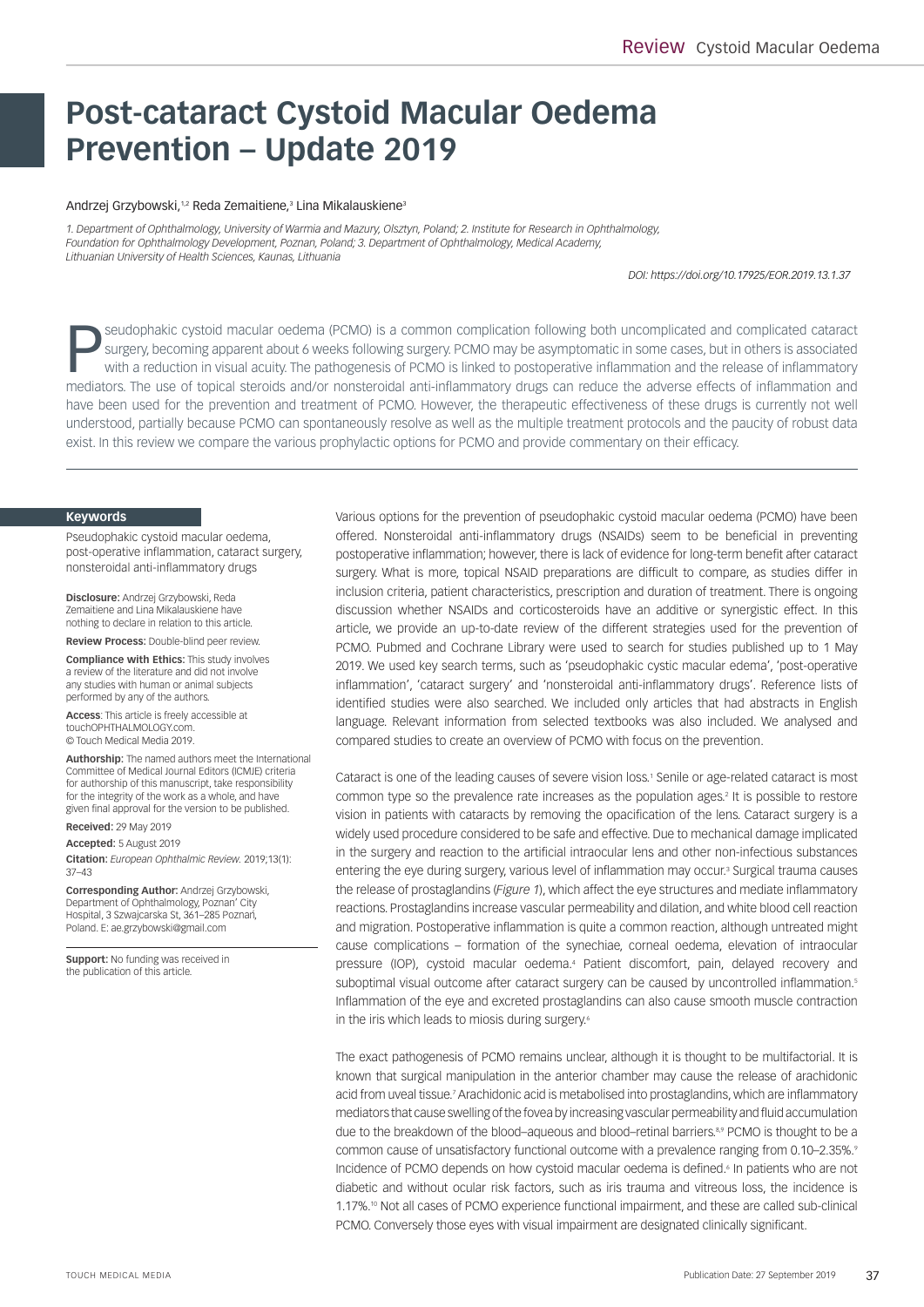#### Figure 1: Pseudophakic cystoid macular oedema



*NSAID = nonsteroidal anti-inflammatory.*

A decrease in visual acuity is not always present, but fluorescein angiography can show evidence of macular oedema. The presence of PCMO can be determined by using optical coherence tomography (OCT) – diagnostic tool that allows objective measurement of changes in retina volume. The incidence of PCMO defined by OCT after uncomplicated phacoemulsification in a recent study was found to be 2.72%.<sup>11</sup> Usually mild subclinical episodes of PCMO resolve spontaneously.12 Lobo et al. have shown that macular oedema reaches a maximum at 6 weeks, after which, most cases led to recovery; although seven eyes (22%) still had macular oedema in 30 weeks.<sup>13</sup> Henderson et al. reported that PCMO in patients after cataract surgery resolved in 249.0  $\pm$  2.8 days with no treatment, and that patients treated with combined NSAIDs and corticosteroids had significantly shorter resolution times of  $82.6 \pm 56.9$ days.14 Most reports favour treatment for cases of clinically significant PCMO to prevent irreversible damage to the macula.<sup>6</sup>

# **Pseudophakic cystoid macular oedema risk factors**

PCMO may occur in healthy eyes without risk factors after uncomplicated cataract surgery, although it is more often in contralateral PCMO, diabetes mellitus, uveitis, retinal vein occlusion, retinal degeneration, macular degeneration, radiation retinopathy, epiretinal membranes, choroidal tumours and aging.10,15–17 Patients with diabetes, even without diabetic retinopathy, have increased risk in developing PCMO after cataract surgery, as poor glycaemic control is associated with a risk of postoperative macular edema.18 Accumulation of inflammatory cytokine concentrations in ocular tissues may contribute to early neuronal cell death in the retina.19 Hyperglycaemia increases concentration of circulating cytokines due to oxidation mechanisms.<sup>20</sup> Raised levels of inflammatory and proliferative factors may contribute to pathogenesis of proliferative diabetic retinopathy (PDR) and even correlate with the severity of PDR (interleukin 6 [IL-6], vascular endothelial growth factor [VEGF], transforming growth factor [TGFß-1]).<sup>18,21</sup> Risk of PCMO was found to be proportionate to the severity of diabetic retinopathy.10 In a multicentre database study was conducted by Denniston et al. which included patients undergoing cataract surgery with diabetes and no history of diabetic macular oedema. In the first year after surgery risk of developing diabetic macular oedema which required treatment was 1.0% for patients with no diabetic retinopathy preoperatively, 5.4% for

patients with mild non-proliferative diabetic retinopathy (NPDR), 10.0% for moderate, and 13.1% for severe NPDR.<sup>22</sup> In a study conducted by Yang et al., risk factors for PCMO after cataract surgery were duration, severity and type of diabetes; hardness of the lens; and glycated haemoglobin (HbA1c) levels.23 Patient allergy and atopy have not been found to increase the risk of PCMO.24

## **Nonsteroidal anti-inflammatory drugs**

NSAIDs are chemical compounds, which inhibit cyclooxygenase (COX) enzymes and therefore inhibit the synthesis of prostaglandins.4 The US Food and Drug Administration (FDA) approved the following topical NSAIDs: nepafenac, bromfenac, ketorolac, diclofenac and flurbiprofen (*Table 1*). Indications for use of them are inflammation and pain associated with cataract surgery, corneal refractive surgery, inhibition of intraoperative miosis and seasonal allergic conjunctivitis.25 NSAIDs are not FDA indicated for the treatment of PCMO; however, they may be beneficial in increasing the speed of visual recovery in the first several weeks after cataract surgery.<sup>12</sup> Topical NSAIDs may cause some side effects such as transient burning, punctate keratitis and corneal epithelial defects.<sup>4,26</sup> NSAIDs may cause cytotoxic reactions which can lead to significant corneal alterations such as corneal melts.<sup>27</sup>

### Diclofenac

Diclofenac sodium 0.1% is a derivative of phenyl acetic acid and one of the most commonly used NSAIDs. In randomised controlled trial, Medić et al. showed significantly lower IL-12 levels in the aqueous humour of patients with diabetic retinopathy using diclofenac 0.1% four times a day for 7 days, compared to placebo. The same study compared central foveal thickness 30 days after surgery in two groups treated with either diclofenac 0.1% or dexamethasone 0.1%, and reported lower incidence of postoperative macular oedema in the NSAID group.<sup>27</sup> A combination of cyclodextrin (cyclic oligosaccharide) with diclofenac may lower ocular toxicity and enhance corneal tolerability.<sup>28</sup>

#### Nepafenac

Nepafenac is a potent prodrug which is converted to its active metabolite, amfenac, by intraocular hydrolases.29 Amfenac suppresses prostaglandin synthesis by inhibiting COX-1 and COX-2. In study conducted by Walters et al., amfenac showed greater potency at COX-2 inhibition than ketorolac 0.4% and bromfenac 0.09%.<sup>30</sup> Nepafenac 0.1% is also considered to be safe on the ocular surface after surgery. In a prospective randomised trial, postoperative corneal staining was compared when using nepafenac 0.1% or diclofenac 0.1% beginning 3 hours before surgery and three times a day for 4 weeks postoperatively. Patients in the diclofenac group had significantly higher corneal staining scores 4 weeks postoperatively.<sup>31</sup> Tzelikis et al. reported nepafenac 0.3% once daily, starting 2 days before surgery and 5 weeks after, was effective in reducing macular thickness compared to placebo, although without a difference in visual acuity (all patients received prednisolone acetate for 5 weeks postoperatively).<sup>32</sup>

#### Bromfenac

Bromfenac is an NSAID which is available in different concentrations: 0.07%, 0.075% and 0.09%. It is used to treat postoperative inflammation and ocular pain after cataract surgery, although it is not indicated for the prevention or treatment of PCMO.<sup>33</sup> Bromfenac 0.09% has good ocular penetration properties and has been found to maintain stable concentration in the aqueous humour up to 12 hours after instillation.34 Bromfenac 0.07% and 0.09% ocular distribution were compared in a 12-hour study with rabbits, and no significant difference in ocular tissue between concentrations was found.<sup>35</sup> Bromfenac 0.075% (BromSite®: Sun Ophthalmics, Princeton New Jersey, USA) is relatively new compound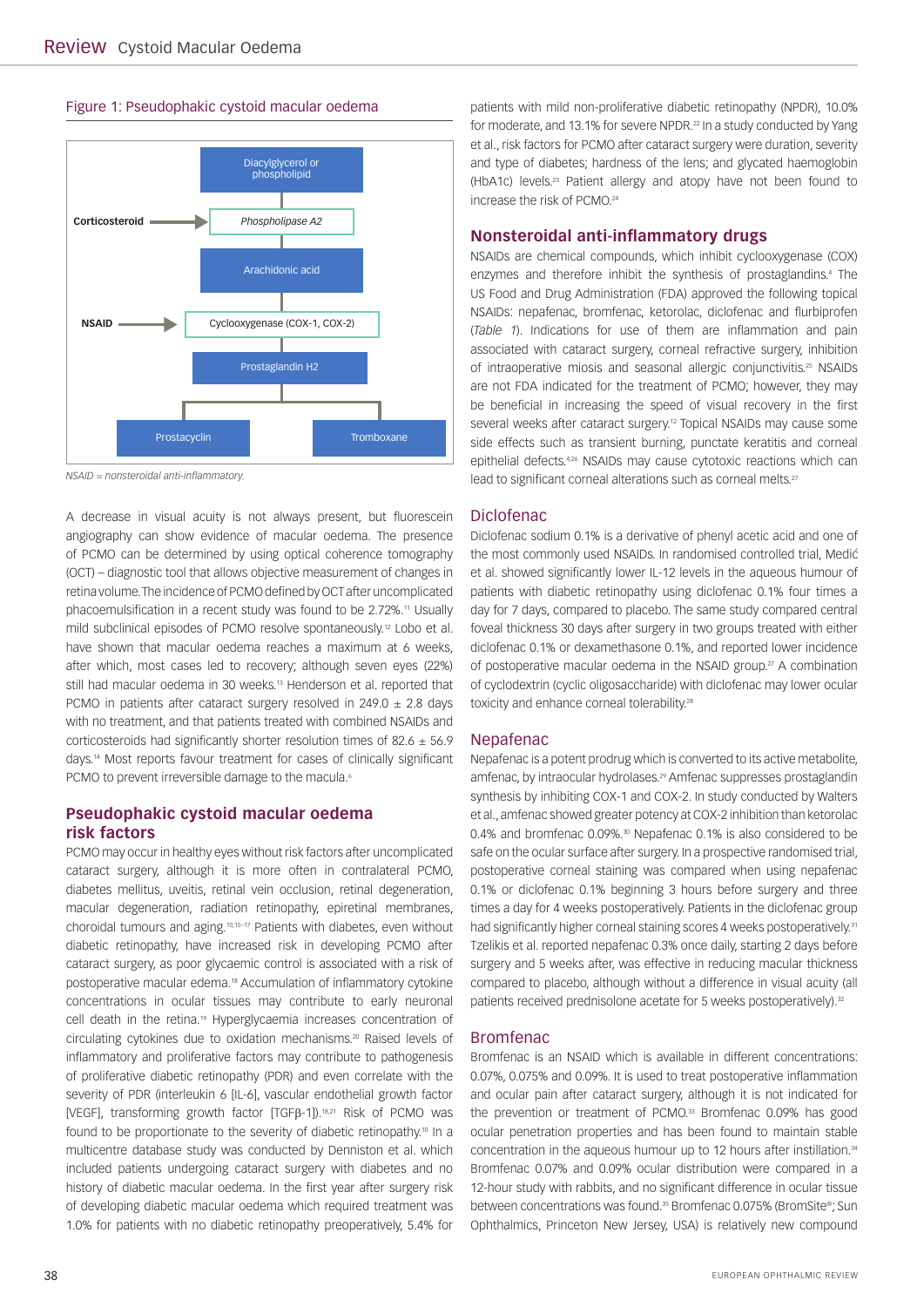### Table 1: US Food and Drug Administration approved topical nonsteroidal anti-inflammatory drugs

| Drug              | Concentration        | Pharmacokinetics <sup>4</sup>                                | Pharmacodynamics <sup>4</sup>  |
|-------------------|----------------------|--------------------------------------------------------------|--------------------------------|
| Nepafenac         | $0.1 - 0.3\%$        | Reaches peak aqueous concentration 205.3 ng/mL in 30 minutes | potent inhibitor of COX-2      |
| Bromfenac         | 0.07%, 0.075%, 0.09% | Reaches peak aqueous concentration 25.9 ng/mL in 240 minutes | potent inhibitor of COX-2      |
| Ketorolac         | 0.5%                 | Reaches peak aqueous concentration 57.5 ng/mL in 60 minutes  | most potent inhibitor of COX-1 |
| <b>Diclofenac</b> | 0.1%                 | Reaches peak aqueous concentration 82.0 ng/mL in 2.4 hours   | No information available       |
| Flurbiprofen      | 0.03%                | Reaches peak aqueous concentration 60.0 ng/mL in 2.0 hours   | No information available       |

#### Table 2: Corticosteroids

| <b>Drug</b>     | Concentration | Permeability                                                                                                                                                                                                       | Bioavailability<br>$(mcg/min/g)^{45}$ | Anti-inflammatory<br>efficacy (%)45 |
|-----------------|---------------|--------------------------------------------------------------------------------------------------------------------------------------------------------------------------------------------------------------------|---------------------------------------|-------------------------------------|
| Dexamethasone   | 0.1%          | After topical instillation, the drug can be found in<br>aqueous humour, vitreous, blood serum; <sup>44</sup><br>Suspension gives three times higher concentration<br>in aqueous humour than solution <sup>45</sup> | 111                                   | 55                                  |
| Prednisolone    | 1.0%          | Reaches aqueous humour <sup>45</sup>                                                                                                                                                                               | 2.395                                 | 51                                  |
| Loteprednol     | 0.5%          | Reaches aqueous humour, iris, ciliary body <sup>49</sup>                                                                                                                                                           | Information not available             | Information not available           |
| Fluorometholone | $0.1 - 0.25%$ | Low aqueous solubility,<br>does not reach anterior chamber, low accumulation<br>in the tissues <sup>71</sup>                                                                                                       | Information not available             | Information not available           |
| Difluprednate   | 0.05%         | Reaches agueous humour and iris/ciliary body<br>tissues <sup>72</sup>                                                                                                                                              | Information not available             | Information not available           |

formulated with the DuraSite® delivery system (Sun Ophthalmics), a mucoadhesive matrix contributing to longer ocular surface dwelling time.25 Sheppard et al. conducted an *in vivo* study with rabbits, comparing the pharmacokinetics of bromfenac 0.075%, bromfenac 0.7% and nepafenac/amfenac 0.3% ophthalmic solutions. This study showed similar ocular distribution patterns in both the anterior and posterior segments, although bromfenac 0.075% (BromSite) showed significantly higher concentrations in ocular tissues.25 In an *ex vivo* study performed in human aqueous humour, bromfenac concentration was significantly higher in subjects receiving DuraSite containing bromfenac 0.075% than bromfenac 0.09% after 3 days of dosing.<sup>36</sup>

In several studies, bromfenac was shown to be quite well tolerated. In a study conducted by Chinchurreta Capote et al., none of the patients complained of eye stickiness when using bromfenac compared to 13.8% of patients in nepafenac group and 10.3% of patients treated with diclofenac sodium. This observational comparative study using post-surgical satisfaction questionnaire showed that bromfenac is well tolerated; moreover, bromfenac was found to be more effective than diclofenac and nepafenac in reducing PCMO after phacoemulsification.<sup>37</sup> In another randomised controlled study, bromfenac 0.09% was also found to be better tolerated than diclofenac 0.1%; although diclofenac appeared to be more effective in reducing postoperative inflammation in terms of anterior chamber laser flare-cell photometry and central foveal thickness.<sup>38</sup>

#### Ketorolac

Ketorolac tromethamine is a NSAID, usually used to manage pain, including during eye surgery. Ketorolac tromethamine 0.5% has been shown to be equally effective as diclofenac sodium 0.1% in reducing the severity and duration of PCMO after cataract surgery.<sup>39</sup> Ketorolac 0.045% ophthalmic solution containing carboxymethylcellulose was developed relatively recently. Attar et al. reported that formulation of ketorolac 0.045%, pH 6.8, increased the bioavailability in aqueous humour and iris-ciliary body more so than ketorolac 0.4%, pH 7.4.40 Waterbury et al.

reported higher concentrations of ketorolac 0.045% in animal ocular tissues than bromfenac 0.09%.<sup>41</sup>

#### **Corticosteroids**

Corticosteroids act as phospholipase-A2 inhibitors and prevent the release of arachidonic acid which can be metabolised to leukotrienes and prostaglandins. (*Table 2*) 42 This class of drugs also prevent epithelial adhesion, chemotaxis, phagocytosis.12 Adverse effects of topical corticosteroids use include IOP elevation, impaired wound healing infection and development of cataracts.<sup>43</sup>

#### Dexamethasone

Dexamethasone eye drops may be applied topically after cataract surgery. Dexamethasone disodium phosphate eye drops have been found to have low penetration to aqueous humour and vitreous compared to other administration routes (peribulbar or subconjunctival injection).44 Dexamethasone disodium phosphate suspension gives three-times higher concentration in the aqueous humour when applied topically compared to dexamethasone solution.45 In a randomised, doubleblind, prospective study, Ylinen et al. showed that dexamethasone monotherapy (1 mg/mL three times a day for 3 weeks) after cataract surgery had lower effect compared to diclofenac (1 mg/mL three times a day for 3 weeks) or dexamethasone and diclofenac.46 No significant difference in preventing PCMO was found when comparing postoperative use of prednisolone acetate to dexamethasone phosphate.<sup>47</sup> Klamann et al. showed that an intravitreal 0.7 mg dexamethasone implant may be effective in postoperative macular oedema treatment.<sup>48</sup>

#### Prednisolone

Prednisolone acetate 1.0% is one of the most frequently used corticosteroids after cataract surgery. Prednisolone is a synthetic analogue of the glucocorticoid hydrocortisone. It has good ocular penetration characteristics and is relatively the most effective antiinflammatory agent for anterior segment ocular inflammation.<sup>49</sup>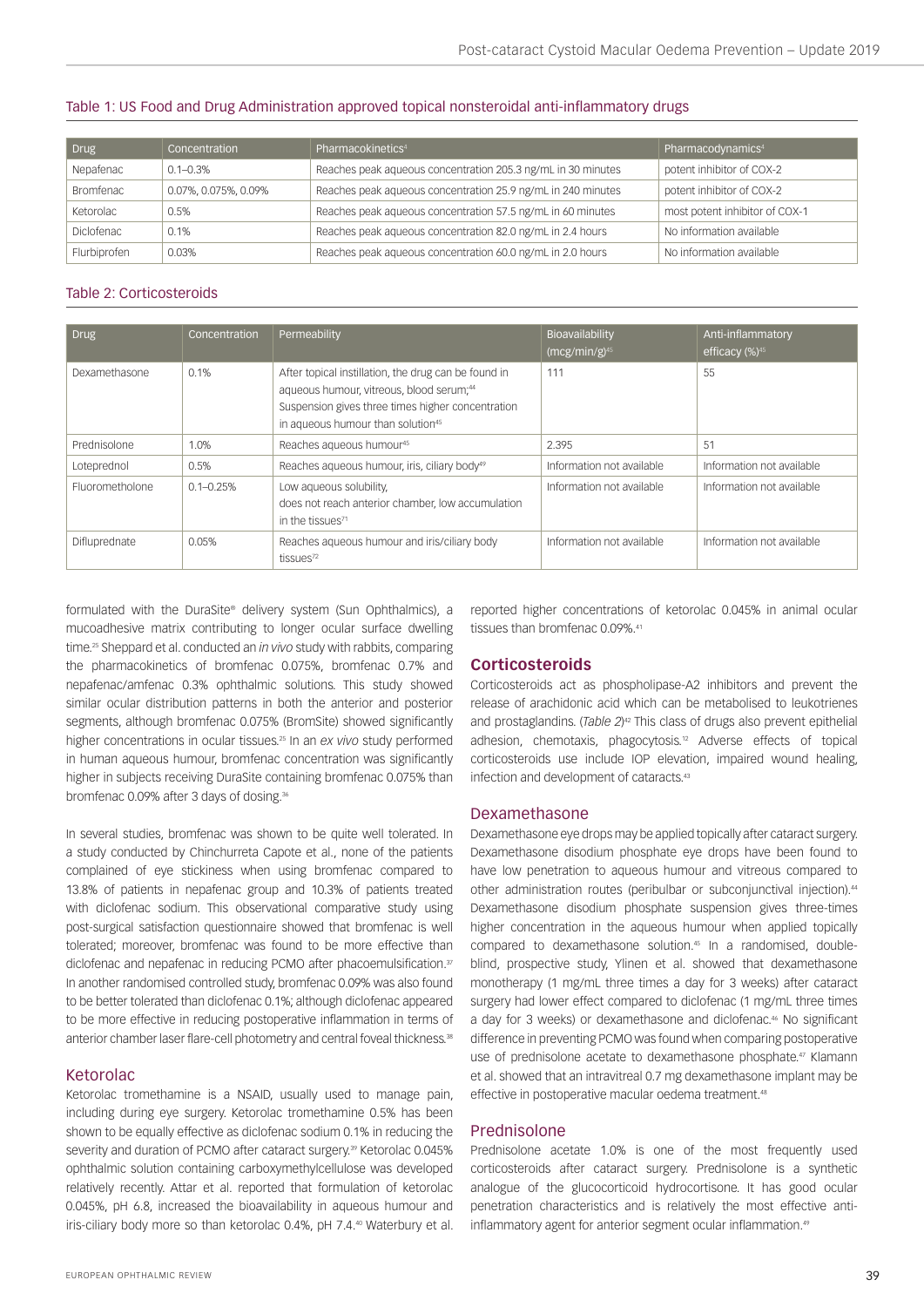## Difluprednate

Difluprednate or difluoroprednisolone butyrate acetate are modifications of prednisolone to increase its potency – affinity for the glucocorticoid receptor and enhance tissue penetration. It was approved by FDA in 2008,<sup>50</sup> and is available in 0.05% ophthalmic solution. Garg et al. reported 0.05 difluprednate used six times a day for 4 weeks compared to prednisolone acetate 1.0% six times a day for 4 weeks is equally effective in treatment of postoperative inflammation.<sup>51</sup> In a retrospective study, Tijunelis et al. reported no significant difference in IOP change between two groups of patients using difluprednate twice a day for 30 days and prednisolone acetate four times a day for 30 days after cataract surgery.<sup>50</sup>

## Triamcinolone acetonide

Subconjunctival triamcinolone acetonide may provide a prolonged antiinflammatory effect after cataract surgery. Lindholm et al. reported a good effect on postoperative central retinal thickness and aqueous flare of 20 mg (0.5 mL; 40 mg/mL) with a perioperative subconjunctival injection of triamcinolone acetonide after cataract surgery, compared to daily dexamethasone 1 mg/mL three times a day for 3 weeks. No serious adverse events were observed in 90-day period.<sup>52</sup> Yüksel et al. compared 40 mg sub-Tenon triamcinolone acetonide injection to twice-daily topical nepafenac 0.1% and found that both treatment modalities are effective; although nepafenac was more efficacious in terms of visual gain.<sup>53</sup> In a randomised controlled trial, PREMED Study Report 2, subconjunctival injection of 40 mg triamcinolone acetonide was used as additional treatment for diabetic patients undergoing phacoemulsification cataract surgery. Macular thickness and macular volume were found to be lower at weeks 6 and 12, postoperatively, in patients who received triamcinolone than patients who did not.<sup>54</sup>

## **Prevention of pseudophakic cystoid macular oedema**

Due to spontaneous resolution of most uncomplicated PCMO cases, practice patterns of PCMO prevention differ. There is an opinion that prophylaxis of PCMO is unnecessary if patients have no risk factors.55 Cataract surgery guidelines from the American Academy of Ophthalmology (AAO) recommend using NSAIDs only in high-risk cases, such as diabetic retinopathy.56 The National Institute for Health and Care Excellence (NICE) recommends to consider using a combination of topical steroids and NSAIDs after cataract surgery for people with increased risk of PCMO, for example, patients with diabetes or uveitis. Topical steroids and/or NSAIDs may be offered after cataract surgery to prevent inflammation and PCMO.<sup>57</sup> The Canadian Ophthalmology Society recommends using topical steroids, NSAIDs or both in all intraocular surgery.<sup>58</sup>

Inflammation after cataract surgery may be controlled using topical NSAIDs or steroids (*Table 3*). Kessel et al. performed a systematic literature review and found that topical NSAIDs are more effective than topical steroids, and therefore recommend using them to prevent PCMO after cataract surgery.<sup>8</sup> Although, this review was criticised for not discussing studies in which no difference in macular volume was found when comparing NSAIDs and placebo, and not including existing recommendations for the prevention of postoperative inflammation and PCMO.59 Moreover, a Cochrane systematic review has shown that value of using NSAIDs as an alternative to, or in combination with, topical steroids to prevent vision loss after cataract surgery, is uncertain.<sup>60</sup>

Almeida et al. evaluated the efficacy of ketorolac 0.5% versus nepafenac 0.1% on macular volume 1 month after cataract surgery. Patients were divided in three groups and received ketorolac 0.5%, nepafenac 0.1% or

placebo. Patients were instructed to instil one drop four times a day, 1 day preoperatively and for 4 weeks postoperatively. All patients received prednisolone 1.0% for 4 weeks. No significant difference in central subfield thickness postoperatively was found between the groups.<sup>61</sup>

Ramakrishnan et al. compared the effects of 0.1% nepafenac and 0.4% ketorolac on central macular thickness after cataract surgery. Both groups received prednisolone 1.0% one month postoperatively and NSAID drops three times a day 1 day preoperatively and 30 days postoperatively. Central macular thickness 1 month postoperatively was not significant differently.<sup>62</sup>

There are studies showing the superior effect of NSAIDs in combination with steroids than steroids alone. Zaczek et al. compared two groups of patients, one received nepafenac 0.1% three times a day starting 2 days preoperatively and continued 3 weeks after and dexamethasone 0.1% three times a day for 3 weeks after cataract surgery, and other group received dexamethasone 0.1% alone. The combination of NSAID and steroid was found to have greater effect on reducing subclinical macular swelling than steroid alone.<sup>63</sup>

Jung et al. reported a beneficial effect of bromfenac 0.1% (one drop twice daily starting 3 days before cataract surgery and for 4 weeks postoperatively) or ketorolac 0.45% (one drop twice daily starting 1 day before surgery and continuing 2 weeks postoperatively) compared to prednisolone alone after cataract surgery in reducing postoperative inflammation and macular changes. All patients in the three groups received topical gatifloxacin 0.3% and prednisolone acetate 1.0% for 4 weeks postoperatively.<sup>64</sup> In another study conducted by Pollack et al. patients were randomised to two groups, the first group using nepafenac 0.1% three times daily starting 1 day before surgery and 90 days after; and the second group using vehicle. Both groups of patients received dexamethasone 0.1% four times daily for 2 weeks postoperatively. The NSAID–steroid combination group showed a significantly lower percentage of eyes developing macular oedema within 90 days after cataract surgery.65 Campa et al. found that bromfenac 0.09% (one drop two times a day for 3 days before surgery and 15 days after) or nepafenac 0.01% (one drop three times a day for 3 days before surgery and 4 weeks after) usage with dexamethasone sodium phosphate 1.32 mg and netilmicin sulphate 4.55 mg (four times daily for 4 weeks after surgery) are associated with reduced incidence of PCMO than using dexamethasone alone.<sup>66</sup> Toyos compared two groups of patients undergoing phacoemulsification using only once-daily bromfenac 0.07% or nepafenac 0.3% solutions and found no significant difference in terms of retinal thickness increase.<sup>67</sup>

Randomised controlled clinical trial PREMED (the prevention of macular oedema after cataract surgery) compared different prevention methods in patients without (PREMED Study Report 1) and with (PREMED Study report 2) diabetes across 12 European study centers. Study Report 1 compared NSAID, corticosteroids and their combination in the prevention of PCMO in nondiabetic patients after cataract surgery. There were three groups of patients: the first one received bromfenac 0.09% twice daily 2 days preoperatively and 2 weeks postoperatively, second group received dexamethasone 0.1% 4 times daily 2 days preoperatively and 2 weeks postoperatively, third group used combination of these two drugs. Patients underwent ophthalmologic examination at baseline and had follow-up visits at 6 and 12 weeks postoperatively. The study results showed that patients who received combination of bromfenac 0.09% and dexamethasone 0.1% had lowest postoperative macular thickness and the risk of developing clinically significant PCMO was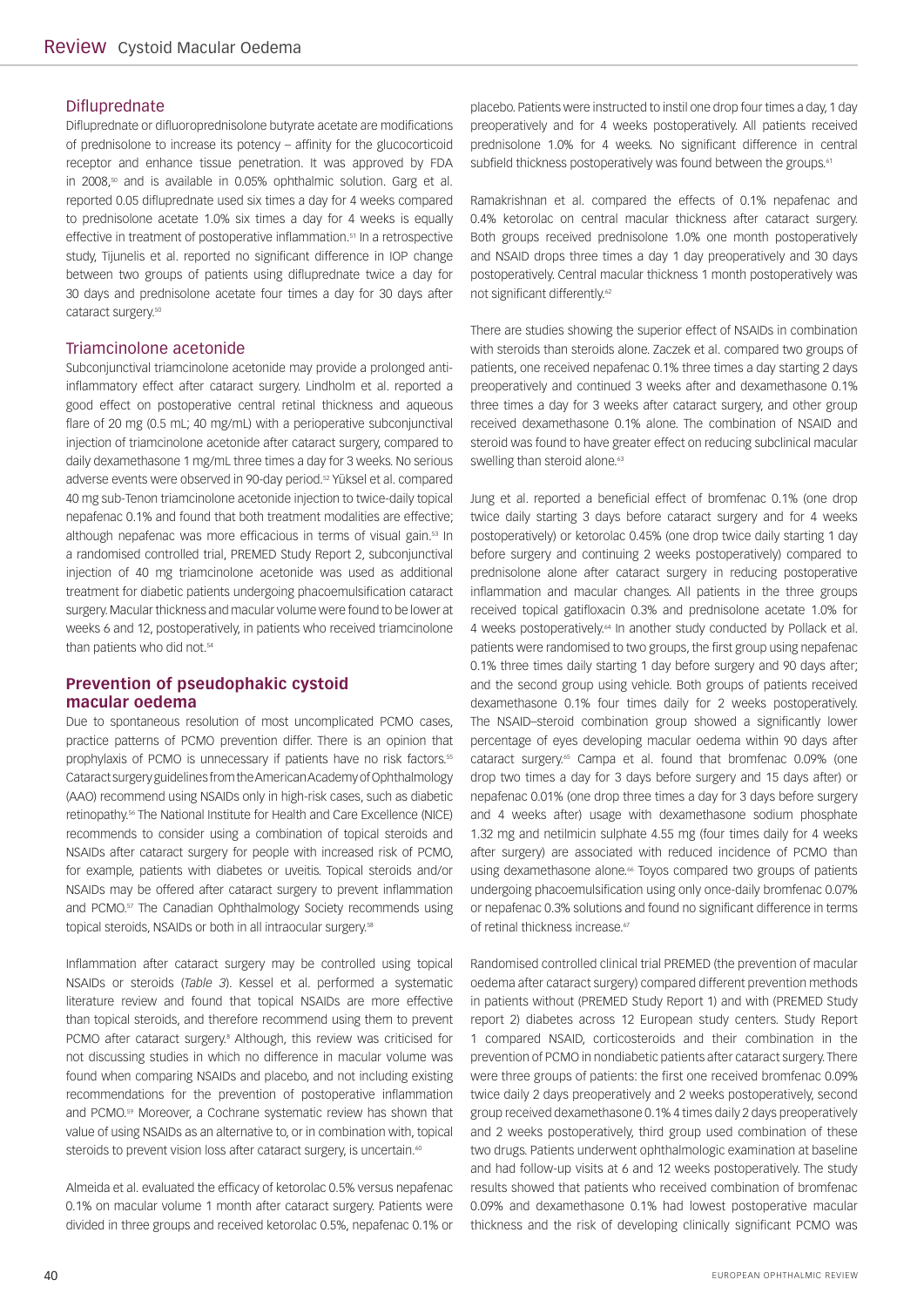# Table 3: Topical nonsterioidal anti-inflammatory drugs or steroids used after surgery

| <b>Treatment</b>                                                    | Reference (eyes)                                                                                   | <b>NSAID group</b>                                                        | <b>Dosage</b>                                                                                                                                              | Control group                                                                                                                                                      | Additional group                                                                                                                                               | <b>Results</b>                                                                                                                                                      |
|---------------------------------------------------------------------|----------------------------------------------------------------------------------------------------|---------------------------------------------------------------------------|------------------------------------------------------------------------------------------------------------------------------------------------------------|--------------------------------------------------------------------------------------------------------------------------------------------------------------------|----------------------------------------------------------------------------------------------------------------------------------------------------------------|---------------------------------------------------------------------------------------------------------------------------------------------------------------------|
| <b>NSAID vs</b><br>placebo<br>(+ steroid)                           | Medić et al. <sup>27</sup><br>(55 patients with<br>type 2 diabetes)                                | Diclofenac 0.1%                                                           | Four times daily 7 days<br>preoperatively and<br>30 days postoperatively                                                                                   | Placebo 7 days<br>preoperatively and<br>dexamethasone 0.1%<br>30 days postoperatively                                                                              | <b>NA</b>                                                                                                                                                      | Smaller increase in<br>CFT in NSAID group,<br>p<0.001                                                                                                               |
| NSAID + steroid<br>VS<br>placebo +<br>steroid                       | Tzelikis et al. <sup>32</sup><br>(224 eyes of 112<br>patients)                                     | Nepafenac 0.3%<br>(with<br>prednisolone<br>1.0% 5 weeks<br>after surgery) | Once daily for 2 days<br>preoperatively and<br>5 weeks postoperatively                                                                                     | Artificial tear substitute<br>for 2 days preoperatively<br>and 5 weeks<br>postoperatively<br>(with prednisolone 1.0%)<br>5 weeks postoperatively)                  | <b>NA</b>                                                                                                                                                      | Central subfield<br>thickness significantly<br>lower in NSAID group,<br>$p=0.01$                                                                                    |
| <b>NSAID vs</b><br>steroid vs<br>combination                        | Ylinen et al. <sup>46</sup><br>(189 eyes of 180<br>patients)                                       | Diclofenac 0.1%                                                           | Three times daily for<br>3 weeks postoperatively                                                                                                           | Dexamethasone 0.1%<br>three times daily and<br>Diclofenac 0.1% three<br>times daily                                                                                | Dexamethasone 0.1%<br>three times daily                                                                                                                        | Central retinal<br>thickness was<br>smallest in diclofenac<br>and dexamethasone<br>group, p<0.001                                                                   |
| NSAID + steroid<br>vs NSAID +<br>steroid vs<br>steroid              | Jung et al. <sup>64</sup><br>(91 subjects)                                                         | Bromfenac 0.1%<br>(with<br>prednisolone<br>1.0% 4 weeks<br>after surgery) | Twice daily for 3 days<br>preoperatively and<br>4 weeks postoperatively                                                                                    | Prednisolone 1.0%<br>4 weeks postoperatively                                                                                                                       | Ketorolac 0.45% 2 days<br>preoperatively and<br>2 weeks postoperatively<br>(with prednisolone<br>1.0% 4 weeks<br>postoperatively)                              | Central foveal subfield<br>thickness was similar<br>among the groups,<br>$p=0.648$                                                                                  |
| NSAID + steroid<br>vs vehicle +<br>steroid                          | Pollack et al. <sup>65</sup><br>(175 patients with<br>nonproliferative<br>diabetic<br>retinopathy) | Nepafenac 0.1%                                                            | Three times daily for<br>90 days postoperatively<br>(+dexamethasone 0.1%<br>4 times daily 2 weeks<br>postoperatively)                                      | Vehicle three times<br>daily for 90 days<br>postoperatively<br>(+dexamethasone 0.1%)<br>four times daily 2 weeks<br>postoperatively)                               | <b>NA</b>                                                                                                                                                      | A significantly greater<br>percentage in vehicle<br>group developed<br>macular oedema<br>within 90 days<br>postoperatively, than<br>in nepafenac group,<br>$p=0.01$ |
| NSAID + steroid<br>vs NSAID +<br>steroid vs<br>steroid              | Campa et al. <sup>66</sup><br>(144 patients)                                                       | <b>Bromfenac</b><br>0.09%                                                 | Twice daily for 3 days<br>preoperatively and<br>15 days postoperatively<br>(+dexamethasone<br>1.32 mg four times daily<br>for 4 weeks)                     | Dexamethasone sodium<br>phosphate 1.32 mg four<br>times daily for 4 weeks                                                                                          | Nepafenac 0.1% three<br>times daily for 3 days<br>preoperatively and<br>5 weeks postoperatively<br>(+dexamethasone<br>1.32 mg four times daily<br>for 4 weeks) | Central subfield<br>thickness higher (after<br>5 weeks) in control<br>group, although not<br>significantly different,<br>$p=0.22$                                   |
| <b>NSAID VS NSAID</b>                                               | Ylinen et al. <sup>55</sup><br>(96 eyes of 95<br>patients)                                         | Nepafenac<br>1 mg/mL                                                      | Three times daily for<br>3 weeks postoperatively                                                                                                           | Diclofenac 1 mg/mL<br>3 times daily for 3 weeks                                                                                                                    | <b>NA</b>                                                                                                                                                      | Central retinal<br>thickness (in 28 days)<br>was not significantly<br>different, p=0.327                                                                            |
| NSAID + steroid<br>vs NSAID +<br>steroid vs<br>placebo +<br>steroid | Almeida et al. <sup>61</sup><br>(162 patients)                                                     | Nepafenac 0.1%                                                            | Four times daily for<br>1 day preoperatively and<br>4 weeks postoperatively<br>(+prednisolone 1.0% for<br>4 weeks)                                         | Placebo four times daily<br>1 day preoperatively and<br>4 weeks postoperatively<br>(+prednisolone 1.0% for<br>4 weeks)                                             | Ketorolac 0.5%<br>Four times daily 1 day<br>preoperatively and<br>4 weeks postoperatively<br>(+prednisolone 1.0% for<br>4 weeks)                               | No statistically<br>significant difference<br>between groups<br>in central subfield<br>thickness, p=0.291                                                           |
| NSAID + steroid<br>vs placebo +<br>steroid                          | Zaczek et al. <sup>63</sup><br>(152 patients)                                                      | Nepafenac 0.1%                                                            | Three times daily for<br>2 days preoperatively and<br>3 weeks postoperatively<br>(+dexamethasone 0.1%<br>three times daily for<br>3 weeks postoperatively) | Placebo three<br>times daily 2 days<br>preoperatively and<br>3 weeks postoperatively<br>(+dexamethasone 0.1%)<br>three times daily for<br>3 weeks postoperatively) | <b>NA</b>                                                                                                                                                      | Total macular volume<br>was significantly<br>lower 3 weeks<br>postoperatively in<br>nepafenac group,<br>$p=0.032$                                                   |
| NSAID + steroid<br>vs NSAID +<br>steroid                            | Ramakrishnan<br>et al. <sup>62</sup><br>(200 eyes of 200<br>patients)                              | Nepafenac 0.1%                                                            | Three times daily 1 day<br>preoperatively and 3<br>weeks postoperatively<br>(+prednisolone 1.0% for<br>4 weeks)                                            | Ketorolac 0.4%<br>three times daily 1 day<br>preoperatively and<br>3 weeks postoperatively<br>(+prednisolone 1.0% for<br>4 weeks)                                  | ÷,                                                                                                                                                             | Central macular<br>thickness at 1 month<br>postoperatively was<br>not significantly<br>different, p=0.43                                                            |

*CFT = central foveal thickness; NA = not applicable.*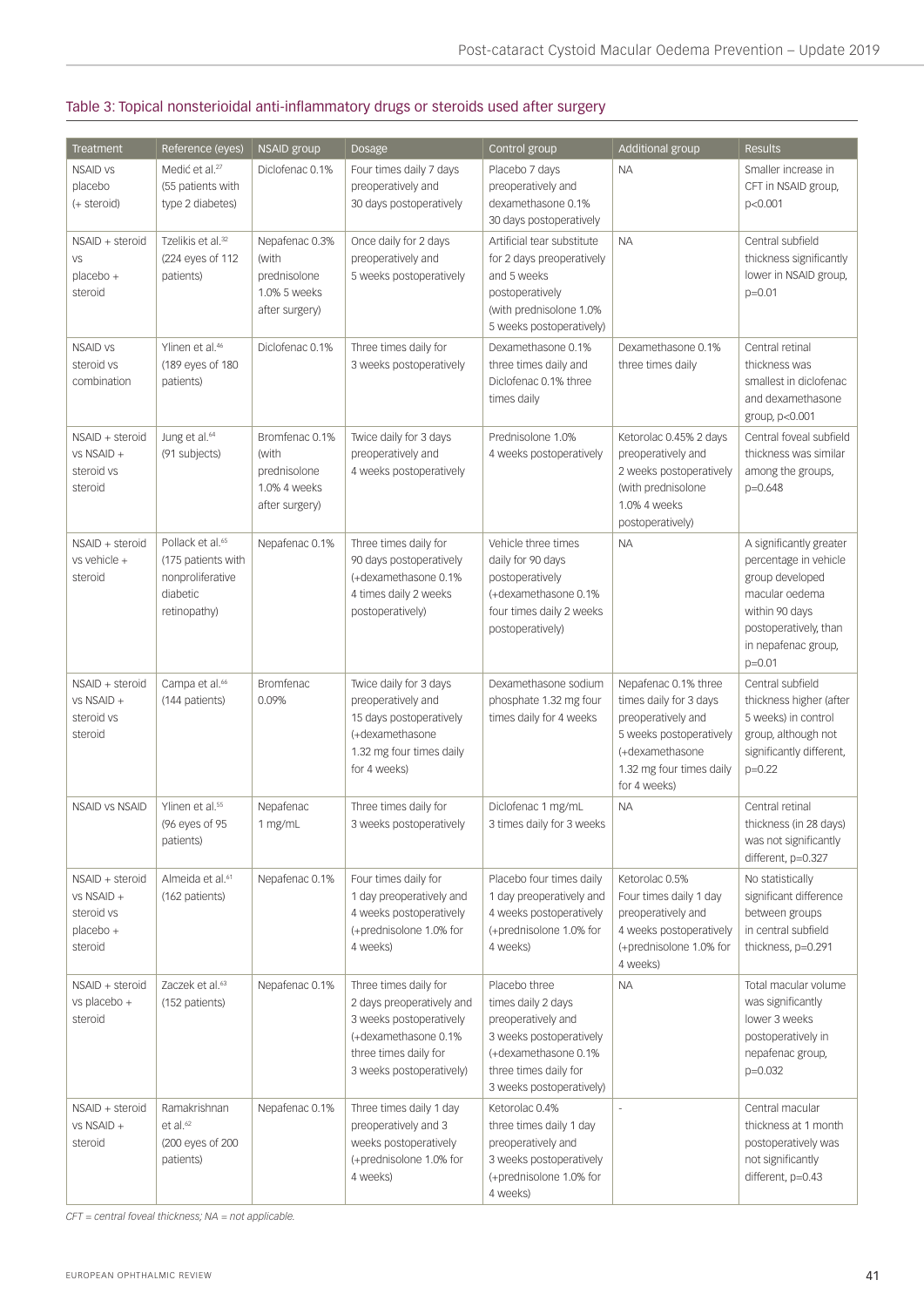lower than in patients treated only with bromfenac or dexamethasone. Visual acuity between the groups were not significantly different at 6 and 12 weeks postoperatively. Although PCMO incidence, which developed at 6 weeks postoperatively in most cases, was significantly lowest in combination group.<sup>68</sup>

In PREMED Study Report 2, all patients who underwent phacoemulsification received treatment with bromfenac and dexamethasone eyedrops. Patients were allocated into four groups according to the additional treatment they received. The first group were prescribed subconjunctival injection of triamcinolone acetonide, the second group received intravitreal injection of bevacizumab, the third group received both medications, and the fourth group got no additional treatment.<sup>57</sup> Almost all patients included in the study were diagnosed with diabetes mellitus and most of them had no signs of diabetic retinopathy at the time of surgery. An extensive ophthalmologic examination was performed on the study eye, including subjective refraction, corrected distance visual acuity, slit lamp examination, tonometry, fundoscopic examination and macular thickness measurements using OCT. Patients had follow-up visits 6 and 12 weeks postoperatively and underwent ophthalmologic examination. The results of this trial show that patients who had subconjunctival injection of triamcinolone acetate postoperatively had lower mean central subfield macular thickness than patients who had not had triamcinolone acetate. Additionally, none of patients in this treatment group developed cystoid macular oedema. Although, IOP was significantly higher in patients who received the subconjunctival injection of triamcinolone acetate than patients in other groups. However, based on the results of the PREMED study, triamcinolone acetate injections are not recommended for all diabetic patients undergoing cataract surgery considering the low overall incidence of postoperative PCMO and increased IOP.54

None of these studies demonstrate a significant effect on visual acuity over longer periods (>3 months) after cataract surgery. Kim et al.

- 1. Song P, Wang H, Theodoratou E, et al. The national and subnational prevalence of cataract and cataract blindness in China: a systematic review and meta-analysis. *J Glob Health*. 2018;8:010804.
- 2. Melancia D, Pinto A, Marques-Neves C. Cataract surgery and
- intraocular pressure. *Ophthalmic Res.* 2015;53:141–8. 3. Duan P, Liu Y, Li J. The comparative efficacy and safety of topical non-steroidal anti-inflammatory drugs for the treatment of anterior chamber inflammation after cataract surgery: a systematic review and network meta-analysis. *Graefes Arch Clin Exp Ophthalmol*. 2017;255:639–49.
- 4. Kim SJ, Flach AJ, Jampol LM. Nonsteroidal anti-inflammatory drugs in ophthalmology. *Surv Ophthalmol*. 2010;55:108–33.
- 5. Colin J. The role of NSAIDs in the management of postoperative ophthalmic inflammation. *Drugs*. 2007;67:1291–308.
- 6. Hoffman RS, Braga-mele R, Donaldson K, et al. Cataract surgery and nonsteroidal antiinflammatory drugs. *J Cart Refract Surg*. 2016;42:1368–79.
- 7. Grzybowski A, Kanclerz P. Assessing the impact of FLACS on surgical outcomes. Modern Retina from Ophthalmology Times. Available at: www.modernretina.com/ modern-retina/assessing-impact-flacs-surgical-outcomes (accessed 7 August 2019).
- 8. Flesner P, Andresen JL, Hjortdal J. Post-cataract Prevention of Inflammation and Macular Edema by Steroid and Nonsteroidal Anti-inflammatory Eye Drops. *Ophthalmology*. 2014;121:1915- 1924.
- 9. Do JR, Oh J, Chuck RS, Park CY. Transient corneal edema is a predictive factor for pseudophakic cystoid macular edema after uncomplicated cataract surgery. *Korean J Ophthalmol*. 2015;29:14–22.
- 10. Chu CJ, Johnston RL, Buscombe C, et al. Risk factors and incidence of macular edema after cataract surgery a datab study of 81984 Eyes. *Ophthalmology*. 2016;123:316–23.
- 11. Yoon DH, Kang DJ, Kim MJ, Kim HK. New observation of microcystic macular edema as a mild form of cystoid macular lesions after standard phacoemulsification. *Medicine (Baltimore)*. 2018;97:e0355.
- 12. Kim SJ, Schoenberger SD, Thorne JE, et al. Topical nonsteroidal anti-inflammatory drugs and cataract surgery. *Ophthalmology*. 2015;122:2159–68.
- 13. Lobo CL, Faria PM, Soares MA, et al. Macular alterations after small-incision cataract surgery. *J Cataract Refract Surgery*. 2004;30:752–60.
- 14. Henderson BA, Kim JY, Ament CS, et al. Clinical pseudophakic cystoid macular edema. *J Cataract Refract Surg*. 2007;33:1550–8.
- 15. McCafferty S, Harris A, Kew C, et al. Pseudophakic cystoid macular edema prevention and risk factors; prospective study with adjunctive once daily topical nepafenac 0.3% versus placebo. *BMC Ophthalmol*. 2017;17:16.
- placebo. BMC ophalamor. 2017, 17:16.<br>Schaub F, Adler W, Enders P, et al. Preexisting epiretinal membrane is associated with pseudophakic cystoid macular edema. *Graefe's Arch Clin Exp Ophthalmol*. 2018;256:909–17.
- 17. Cho HJ, Hwang HJ, Kim HS, et al. Macular edema after cataract surgery in eyes with preoperative retinal vein occlusion. *Retina*. 2018;38:1180–6.
- 18. Ylinen P, Laine I, Lindholm J-M, Tuuminen R. Poor glycemic control as a risk factor for pseudophakic cystoid macular edema in patients with diabetes. *J Cataract Refract Surg*. 2017;43:1376–82.
- 19. Rübsam A, Parikh S, Fort PE. Role of inflammation in diabetic retinopathy. *Int J Mol Sci*. 2018;19:942.
- 20. Esposito K, Nappo F, Marfella R, et al. Inflammatory cytokine concentrations are acutely increased by hyperglycemia in humans role of oxidative stress. *Circulation*. 2002;106:2067–72. 21. Rusnak S, Vrzalova J, Sobotova M, et al. The measurement of
- intraocular biomarkers in various stages of proliferative diabetic retinopathy using multiplex Xmap technology. *J Ophthalmol.* 2015;2015:424783.
- 22. Denniston AK, Chakravarthy U, Zhu H, et al. The UK Diabetic Retinopathy Electronic Medical Record (UK DR EMR) Users Group, Report 2: real-world data for the impact of cataract surgery on diabetic macular oedema. *Br J Ophthalmol*. 2017;101:1673–8.
- 23. Yang J, Cai L, Sun Z, et al. Risk factors for and diagnosis of pseudophakic cystoid macular edema after cataract surgery in
- diabetic patients. *J Cart Refract Surg*. 2017;43:207–14. 24. Schaub F, Adler W, Koenig MC, et al. Impact of allergy and atopy on the risk of pseudophakic cystoid macular edema. *Graefe's Arch Clin Exp Ophthalmol*. 2016;254:2417–23.

performed literature review on the effectiveness of topical NSAIDs in preventing PCMO. They concluded that there is a lack of level 1 evidence to support the long-term efficacy of NSAIDs in preventing vision loss for >3 months after surgery; however, NSAIDs may improve the speed of visual recovery postoperatively.12 Pollack et al. analysed the change in best corrected visual acuity from baseline to day 90 after cataract surgery and found that the change was greater in the nepafenac group than in the vehicle group, although it was not statistically significant.<sup>65</sup>

There is an ongoing debate about cost-benefit ratio regarding prevention of PCMO.4 PCMO treatment usually involves more invasive methods, which may cost more than prevention.<sup>69</sup> Schmier et al. found that patients who are treated for PCMO in the USA have higher Medicare claims than patients who do not develop PCMO. Of 78,949 patients who underwent cataract surgery, 2.54% (n=2,003) were diagnosed with PCMO. Ophthalmic charges were significantly higher for patients who developed PCMO (US \$10,410 versus \$5,950). Targeting interventions for high-risk patients are likely to be more cost-effective.<sup>70</sup>

# **Conclusions**

Inflammation after cataract surgery remains an important cause of postoperative complications, such as intraoperative miosis, anterior uveitis, ocular hypertension or PCMO, even when using modern surgery methods. PCMO usually resolves spontaneously, although may cause a decrease in visual acuity and damage the macula when untreated. Postoperative inflammation of the eye can be relieved by steroids and/ or NSAIDs. These two classes of drugs have overlapping mechanisms of action. It is not yet verified if the interaction between these drugs is synergistic or additive. Based on the present accumulation of evidence the combination of steroids and NSAIDs in the perioperative period lead to benefits in visual acuity during 12 weeks after standard cataract surgery; however, this effect disappears after this period. On the other hand, combination therapy brings clear benefits in PCMO prevention in high-risk cataract cases in both short-term and long-term follow ups.  $\square$ 

- 25. Sheppard JD, Cockrum PC, Justice A, Jasek MC. In vivo pharmacokinetics of bromfenac ophthalmic solution 0.075%, bromfenac ophthalmic solution 0.07%, and nepafenac/amfenac ophthalmic suspension 0.3% in rabbits. *Ophthalmol Ther*. 2018;7:157–65.
- 26. Miyake K. Four decades of topical nonsteroidal antiinflammatory drugs use: Current issues and controversies.
- *J Cart Refract Surg*. 2018;44:421–3. 27. Medic´ A, Jukic´ T, Matas A, et al. Effect of preoperative topical diclofenac on intraocular interleukin-12 concentration and macular edema after cataract surgery in patients with diabetic retinopathy : a randomized controlled trial. *Croat Med J*. 2017;58:49–55.
- 28. Abdelkader H, Fathalla Z, Moharram H, et al. Cyclodextrin enhances corneal tolerability and reduces ocular toxicity caused by diclofenac. *Oxid Med Cell Longev*. 2018;2018:5260976.
- 29. Yanni SE, Clark ML, Yang R, et al. The effects of nepafenac and amfenac on retinal angiogenesis. *Brain Res Bull*. 2010;81:310–9.
- 30. Walters T, Raizman M, Ernest P, Gayton J, Lehmann R. In vivo pharmacokinetics and in vitro pharmacodynamics of nepafenac, amfenac, ketorolac, and bromfenac. *J Cataract*
- *Refract Surg*. 2007;33:1539–1545. 31. Kawahara A, Utsunomiya T, Kato Y, Takayanagi Y. Comparison of effect of nepafenac and diclofenac ophthalmic solutions on cornea, tear film, and ocular surface after cataract surgery: the results of a randomized trial. *Clin Ophthalmol*. 2016;10:385–91.
- 32. Tzelikis PF, Morato CS, Neves NT, et al. Intraindividual comparison of nepafenac 0.3% for the prevention of macular edema after phacoemulsification. *J Cataract Refract Surgery*. 2018;44:440–6.
- 33. Sheppard JD. Topical bromfenac for prevention and treatment of cystoid macular edema following cataract surgery: a review. *Clin Ophthalmol*. 2016;10:2099–111.
- 34. Vagge A, Salis A, Fucile C, et al. Bromfenac ophthalmic solution 0.09 %: human aqueous humor concentration detected by high-performance liquid chromatography*. Int Ophthalmol*. 2017;37:417–21.
- Baklayan GA, Muñoz M. The ocular distribution of 14C-labeled